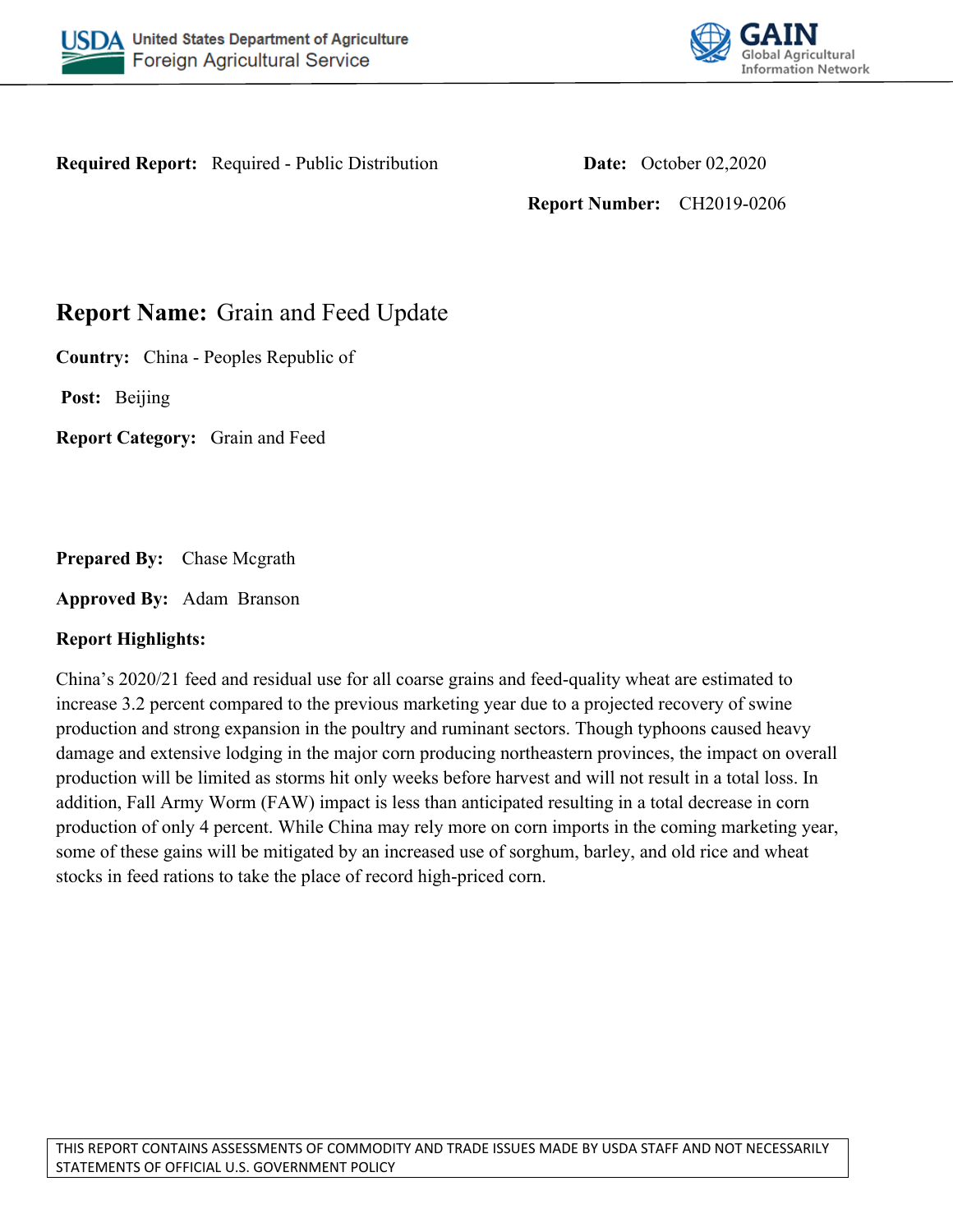### **Executive Summary**

China's marketing year (MY) 2020/21 feed and residual use for all coarse grains and feed-quality wheat are forecast to increase by 6.8 million tons, a 3.2 percent increase over 2019/20, based on projected swine restocking and strong growth in the poultry and ruminant sectors. Overall feed demand is forecast to recover to the 2017/18 level at around 218.9 million tons.

Corn production in 2020/21 is forecast down 4 percent compared to 2019/20 at 250 million tons, mainly due to the impact of FAW, reduced planted area, and extreme weather before harvest. Corn prices continued rising since June to almost 3,000 yuan (U.S. \$440) per ton in some regions in early August, hitting a 5-year high. Feed demand recovered, but high corn prices restrained its consumption for feed and drove substitution to other feed grains. Mills in the coastal areas reportedly replaced more than 30 percent of the corn in their feed formula with sorghum, barley, and/or wheat. The government has depleted almost all its temporary corn reserves via 15 rounds of auctions from May to September. China may rely on corn imports and stocks of old rice and wheat to meet feed demand in the coming marketing year.

The estimate for wheat consumption is adjusted higher report by 1 million tons based on higher volumes of feed-quality wheat consumption. Sorghum imports in MY 2020/21 are forecast up by 2 million tons to 6 million as cheaper sorghum is used as a substitute for expensive corn. Early rice production reached 27.3 million tons, up 1.03 million tons, or 3.9 percent from 2019, as a dramatic increase in planted area offsets flood damage. More double-cropping area in the south will also lead to higher late rice production.

**Note:** The September 2020 Update compares estimates and forecasts for marketing years 2018/19, 2019/20, and 2020/21. FAS-Beijing projections do not represent official USDA forecasts.<sup>1</sup>

<sup>&</sup>lt;sup>1</sup> The global Trade Year (TY) for the follow grains is as follows: Corn, Sorghum, and Barley (October – September), for example, TY 2020/21 represents imports or exports from October 2020 to September 2021; Wheat TY 2020/21 is July 2020 through June 2021; Rice TY 2020/21 is January 2021 through December 2021). Marketing Year (MY) is determined by (1) Country and (2) Commodity.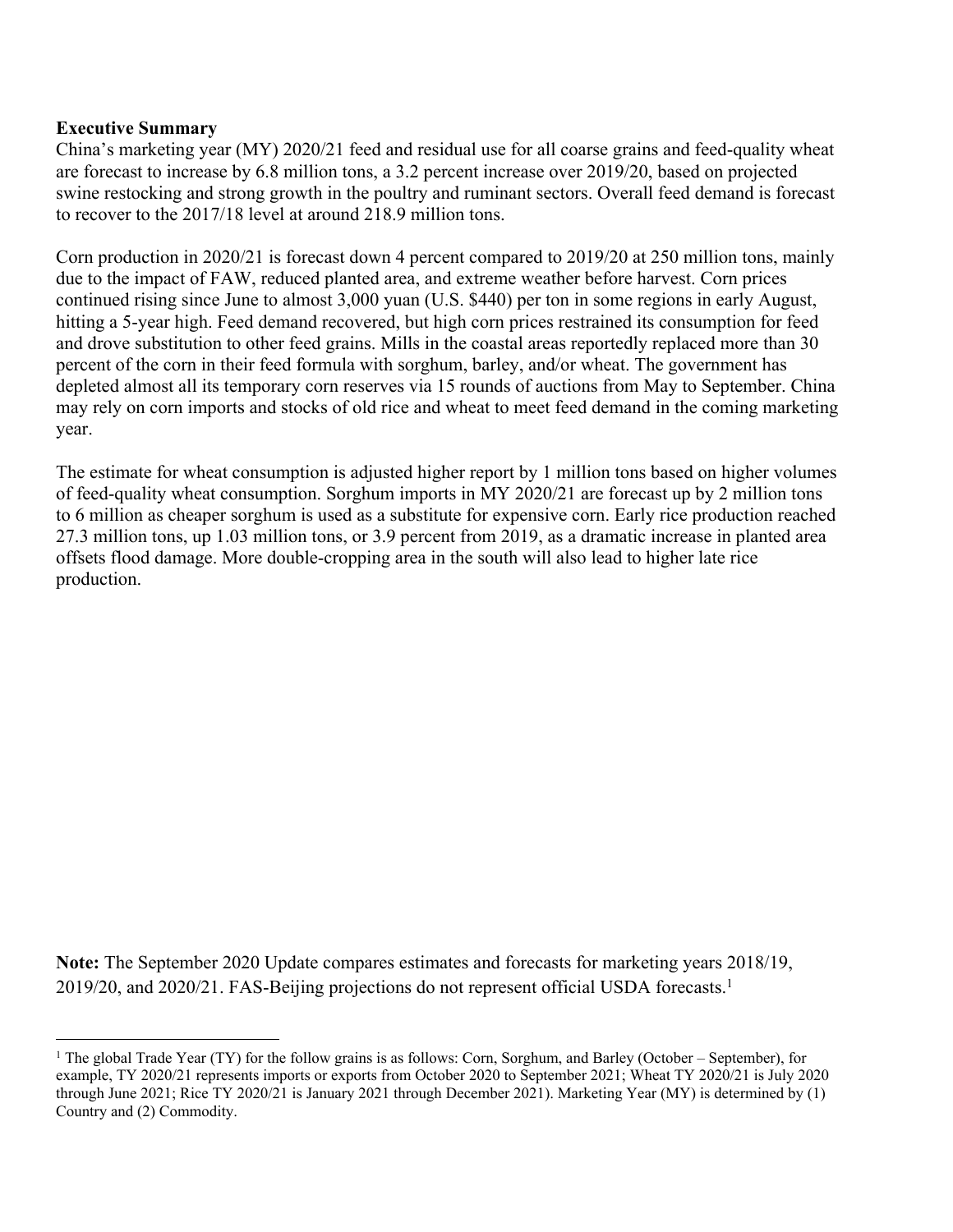# **POLICY**

### **Key Policies to Strengthen Agriculture and Benefit Farmers**

On July 13, the Ministry of Agriculture and Rural Affairs (MARA) and the Ministry of Finance (MOF) issued Key Policies to Strengthen Agriculture and Benefit Farmers in 2020. The document includes continued commitment to subsidies for corn and soybean producers in the three northeast provinces (Heilongjiang, Jilin, and Liaoning) and Inner Mongolia. It also reiterates a continuation of subsidies for rice producers in the major rice-producing provinces.

In addition, the policies include monetary rewards for major grain producing counties and provinces as an incentive for producing high quality grain.

### **FEED DEMAND**

China's MY 2020/21 feed and residual use (excluding rice) total demand is forecast at 218.9 million tons, an increase of 6.8 million tons, or 3.2 percent over 2019/20, as a result of projected growth in feed demand due to expansion of both swine and poultry production.

Overall feed production is projected to rise during the remainder of 2020 and into 2021 as the swine herd continues to recover from ASF and the poultry sector expands to meet growing demand. More information is available in the [2020 Livestock and Products Annual report.](https://www.fas.usda.gov/data/china-livestock-and-products-annual-4) According to statistical data from the feed industry association, July swine feed production increased 10.3 percent month-over-month and 36.8 percent year-over-year. Sow feed production witnessed a 77.8 percent increase year-over-year. July poultry feed production also recorded more than a 10 percent increase from last year. MARA announced on August 18 that the ASF vaccine developed by their Chinese Academy of Agricultural Science (CAAS)' Harbin Veterinary Research Institute will enter larger-scale clinical trials and production trial stage. The vaccine reportedly may be launched for commercial use by the end of this year.

Many feed mills in coastal areas have adjusted their feed rations due to record corn prices and replaced some corn with more sorghum, barley, and wheat. The percentage of corn used in the rations has dropped from 55-60 percent to 30-40 percent for sows and feeder pigs, and from 40-50 percent to 20 percent in poultry feed. Formulas for new-born and piglet feed remain unchanged.

| <b>FAS Beijing Feed and Residual Consumption Estimates and Forecast (MMT)</b> |         |         |         |                        |  |  |  |
|-------------------------------------------------------------------------------|---------|---------|---------|------------------------|--|--|--|
| Grain                                                                         | 2018/19 | 2019/20 | 2020/21 | <b>Absolute Change</b> |  |  |  |
| Corn                                                                          | 184     | 187     | 190     |                        |  |  |  |
| Sorghum                                                                       | 1.5     | 4.7     | 6.8     | 2.1                    |  |  |  |
| Barley                                                                        | 2.4     | 2.4     | 2.1     | $-0.3$                 |  |  |  |
| Wheat                                                                         | 20      | 18      | 20      |                        |  |  |  |
| <b>Total</b>                                                                  | 207.9   | 212.1   | 218.9   | 6.8                    |  |  |  |

Table 1: China: FAS China Feed and Residual Demand Estimates by Marketing Year (volume: MMT)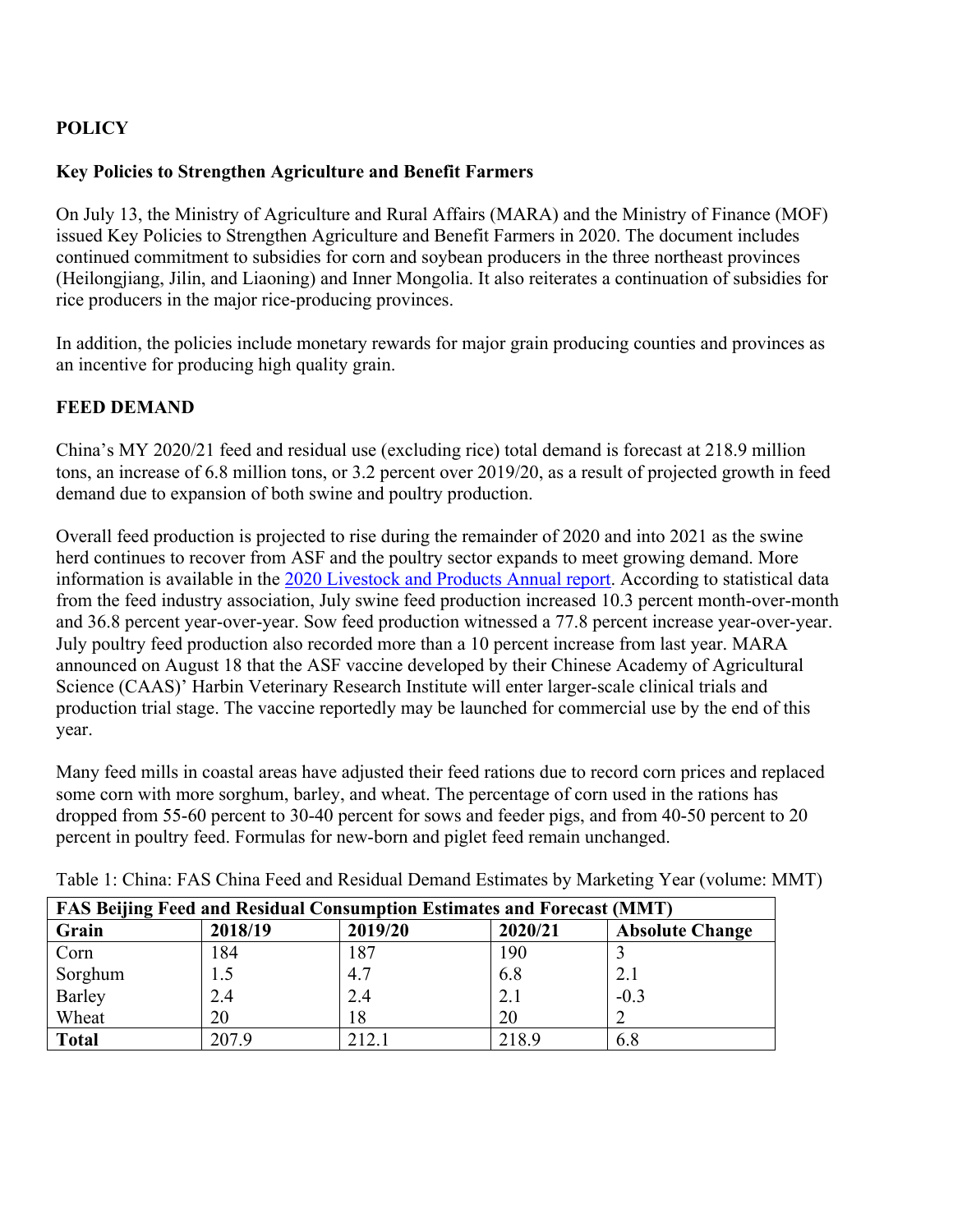# **Feed Grains**

# **PRODUCTION**

### **Corn**

The forecast for corn production in MY 2020/21 is unchanged from the previous report at 250 million tons. Although the impact of FAW harm is reported to be much less severe than originally estimated, extreme weather caused significant damage in the northeast.

In mid-August, media reported that the FAW was spotted in the North China Plain's (NCP) major production province Hebei, about ten days earlier than last year. The worm also for the first time marched into northeast China. It was found in the major corn production province Liaoning on August 11. By the end of August 13, FAW was found in 1,193 counties of the 24 provinces, totaling 16 million mu (1 million hectares) of land, accounting for about 2.5 percent of the total corn area. MARA originally targeted to limit FAW damage to under 5 percent of total production. MARA declared in an August 26 press conference that their prevention measures were more effective than anticipated, and that the FAW has not caused excessive damage. To date there have been no other reports to the contrary.

In late August and early September, Typhoons BAVI, MAYSAK, and HAISHEN hit Northeast China, causing massive lodging of yet to-be-harvested corn in Jilin and Heilongjiang, directly pushing the most-active Dalian Commodity Exchange (DCE) corn futures 2101 (January, 20201) contract to a high of more than 2,300 yuan (U.S. \$337) per ton. Industry forecasts around a 3 to 10 million-ton production loss.

### **Sorghum**

Production in MY 2020/21 is unchanged at 3.6 million tons as the typhoons had limited effect on sorghum. Harvest began in August as new-crop sorghum was priced at roughly 2,400 yuan (U.S. \$352) per ton in Shandong in early September, 5 percent higher than the same period last year, due to rising corn prices and a switch to feeding more sorghum. Higher prices are expected to persist with lower supplies relative to last year.

### **CONSUMPTION**

### **Corn**

The forecast for MY 2020/21 feed corn consumption is adjusted but still 2 million tons less than the USDA official forecast. While feed demand continues to recover, high prices limit corn consumption for feed. Consumption in 2019/20 is adjusted up but the FAS China estimate for total consumption remains below the USDA estimate. Mills in coastal areas report to FAS China that they replaced more than 30 percent of the corn in their feed formula with sorghum, barley, or wheat. Demand for corn for deep processing remains weak and erratic. Most export-oriented northeast corn starch processors enjoyed good returns in March and April but saw exports fall beginning in June when corn prices soared. August corn starch capacity averaged 62 percent, up 2 percent year-over-year while ethanol processing capacity averaged 42 percent, down 2 percent year-over-year.

Corn prices continued to rise since June to almost 3,000 yuan (U.S. \$440) per ton in some regions in early August, hitting a 5-year high. This can be attributed to ever rising price premiums at temporary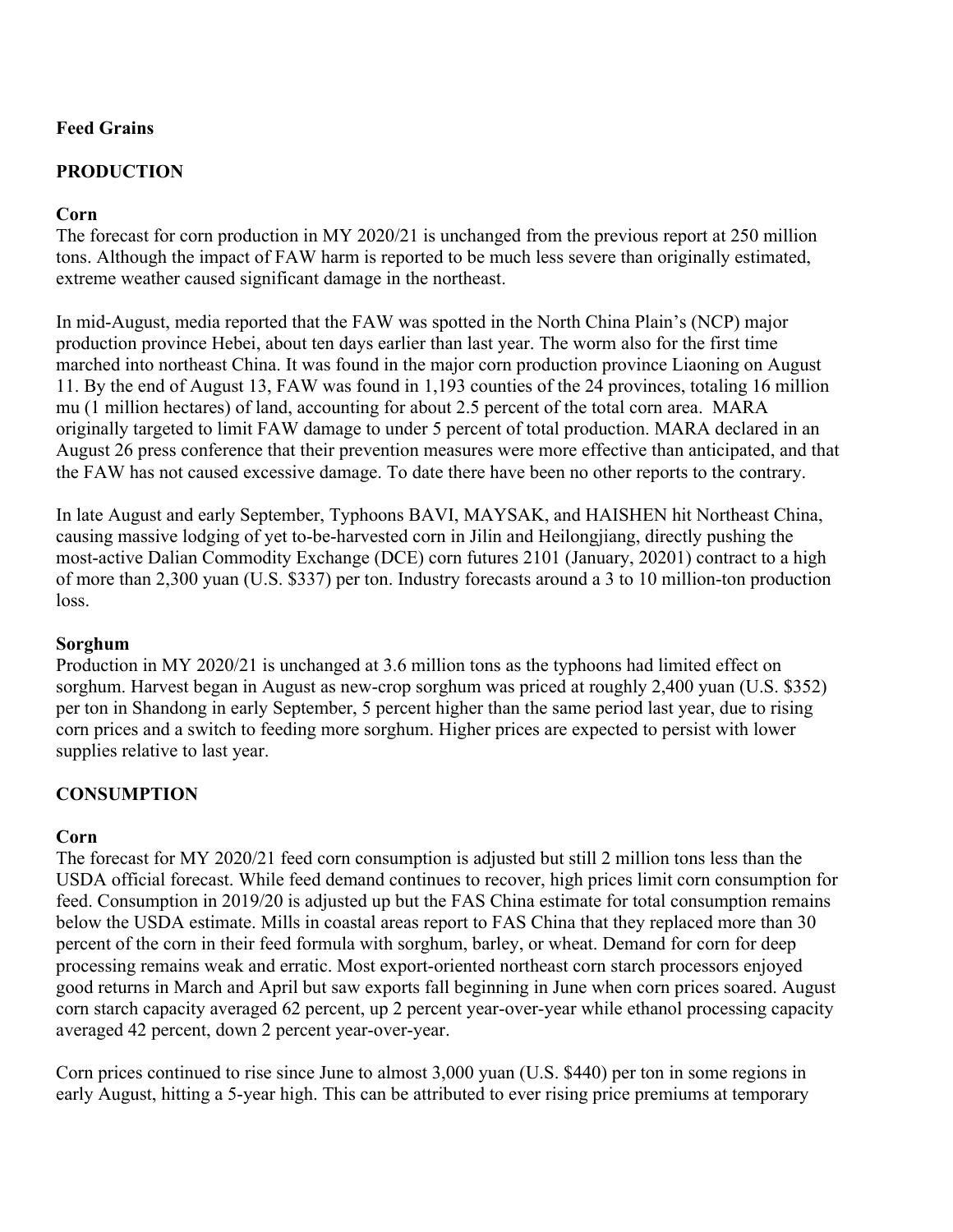reserve corn auctions, suppliers' conservativeness in sales, and southern floods. Starting in late August, prices started to lower, as most of the Northeastern corn processing enterprises reportedly built up more than two-months of stocks through auctions. However, industry analysts believe corn prices are expected to see a new high in February 2021 as there is a general expectation of more than 20-millionton supply-demand gap for MY 2020/21. In addition, industry sources anticipate the import tariff rate quota (TRQ) will be exhausted and that imports will be difficult due to the global pandemic. Additionally, sources anticipate the temporary reserve corn supply is dwindling and more government procurement for reserve restocking in MY 2020/21 will take place.

### **Sorghum**

Sorghum consumption for MY 2020/21 is forecast 1.8 million tons higher at 9.5 million tons to accommodate increased demand from swine restocking and additional growth in poultry production. Domestic sorghum prices in Inner Mongolia and Jilin were 2,880-2,900 yuan (U.S. \$422-\$425) per ton in August, mainly supplying to local alcohol beverage (*baijiu)* producers. Imported sorghum prices vary between 2,200-2,400 yuan (U.S. \$323-\$352) per ton in August, about 100 yuan (U.S. \$15) per ton cheaper than corn prices in coastal areas. Ninety percent of imported sorghum is used for feed.

### **TRADE**

#### **Corn**

Import forecasts for 2020/21 are unchanged at 7 million tons, while MY 2019/20 import estimates are revised upwards to 7.0 million tons. Chinese Customs data shows from January to July 2020, the country imported 4.6 million tons of corn, up 30.6 percent year-over-year. Several industry sources report that the 7.2 million-ton corn TRQ has been used up for CY 2020, and China has already issued a 5 million additional TRQ on top of the 7.2 million-ton TRQ. More specifically, 2 out of the 5 million tons are allocated to buy Black Sea corn, 3 are allocated to buy U.S. corn. It's also rumored that SOEs are drafting a report to the NDRC recommending allocating an additional 20 million-ton special corn TRQ. According to Customs data, MY2019/20 has seen 5.5 million tons of corn be imported through the end of July. China made two record purchases totaling at least 3.1 million tons of U.S. corn in July alone. Industry data shows China bought 2.13 million tons of U.S. corn for 2019/20 through the end of August and 3.58 million tons of U.S. corn for 2020/21.

Currently, imported corn prices are at least 10 percent lower than domestic corn. Industry reports that starting in July, COFCO started selling U.S. corn at 2,030 yuan (U.S. \$298) per metric ton, which is at least 200 yuan (U.S. \$29) cheaper than local corn prices in South China.

#### **Sorghum**

MY 2020/21 imports are forecast up by 2 million tons to 6 million as cheaper sorghum is used as a substitute for corn to satisfy robust feed demand. Imports for MY 2019/20 are adjusted higher to 3.9 million tons, reflecting large purchases from October 2019 to date. Customs data shows China imported 2.5 million tons of sorghum in MY 2019/20 to date. Industry reports Chinese buyers purchased 10 vessels or 550,000 tons of U.S. sorghum between the end of July and early August, destined mostly to South China.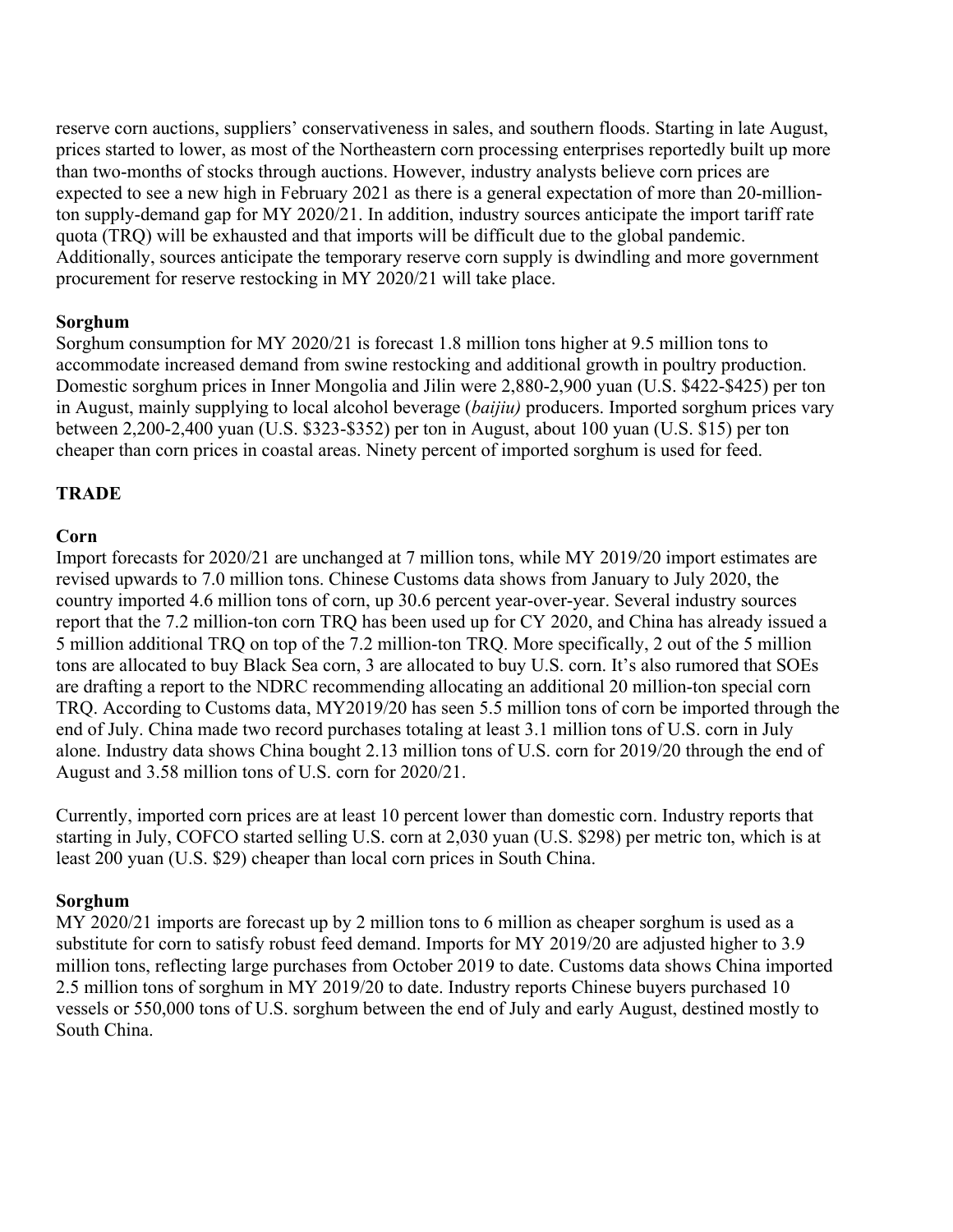# **Barley**

Imports for MY 2020/21 are forecast down by 500,000 to 5.0 million tons due to import barriers on Australian barley. Imports for MY 2019/20 are estimated 700,000 tons lower than the previous report to 5.3 million tons as well. Industry reported Argentine barley has begun to fill some of the void left by Australia. Argentina is expected to be on track to send at least 250,000 tons this year and could be on track to export even more in 2021, potentially over 400,000 tons depending on prices and the Australia-China trade relationship. These exports are up from virtually nothing in 2019 as Argentine barley is grown on the same timeline as Australia; sown in June and harvested in December.





# **STOCKS**

### **Corn**

Stocks in MY 2020/21 are forecast slightly higher at 193 million tons, due to adjusted lower food, seed and industrial (FSI) consumption.

From May 28 to September 3, 2020 there were 15 rounds of temporary reserve corn auctions, with most of the corn put up for sale harvested in 2015. All of the nearly 52 million tons of corn offered during the first 13 weeks of auctions (about 4 million tons offered per week) were sold, at an increasingly higher average selling price and price premium. Industry data estimates that the temporary reserve corn volume held in storage before the 14<sup>th</sup> auction was only 5.35 million tons. The 14<sup>th</sup> temporary reserve auctions, held on August 27, replenished 2016 and 2018 one-off reserve corn to make the weekly corn offered remain at 4 million tons. Industry estimates the government procured 20 million tons of 2016 corn and 3.04 million tons of 2018 corn as one-off reserve in respective years. Currently, there are about 12.4 million tons of 2016 and 2018 one-off corn reserve in storage, plus the 5.35 corn left in temporary reserve, the 2020 temporary corn reserve auctions may be able to last till the end of September.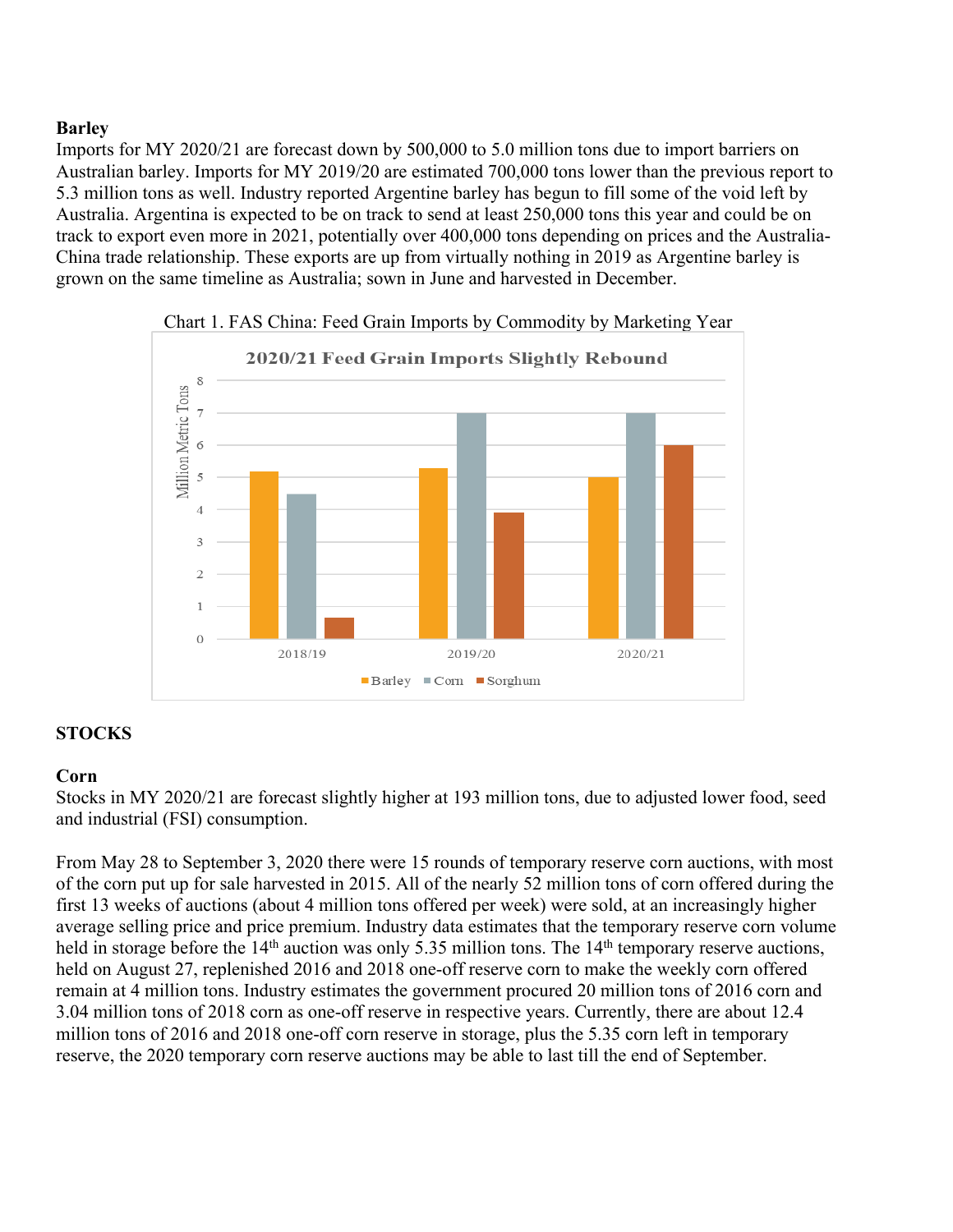The 15<sup>th</sup> temporary corn auction held on September 3 saw the rate of corn sold plummet by 33.6 percent. By September 3, China's temporary reserve corn auctions sold 56.84 million tons of reserve corn, among which 1.18 million tons were 2014 corn, 52.77 million tons were 2015 corn, 2 million tons were 2016 corn, and 850,000 tons were 2018 corn.





# **Major Food Grains**

### **Rice**

### **PRODUCTION**

The MY 2020/21 rough rice production estimate remains unchanged at 212.1 million tons due to increased planting area.

The National Bureau of Statistics (NBS) published official early rice production statistics on August 19. Early rice production reached 27.3 million tons, up 1.03 million tons, or 3.9 percent from 2019. Despite flood damage, which lowered yield and quality (according to media sources) but was limited to only two major producing provinces of Guangdong and Guangxi, early rice production still increased because of a dramatic increase in planted area. Indications are that planted area jumped by 300,000 hectares to 4.75 million hectares. The official position as communicated through state-issued news reports is that the mid-season rice crop in major production areas is better in both quality and production volume than last year.

The rice crop in the major northeast production areas remains in good condition. Except for Liaoning, which had its worst-in-70-year drought in June and July, overall conditions are positive. The impact from the typhoons will be minimal on rice production. According to the Heilongjiang provincial government, only 9 percent of Heilongjiang's planted rice area was affected by the typhoons and the loss in production remains to be seen.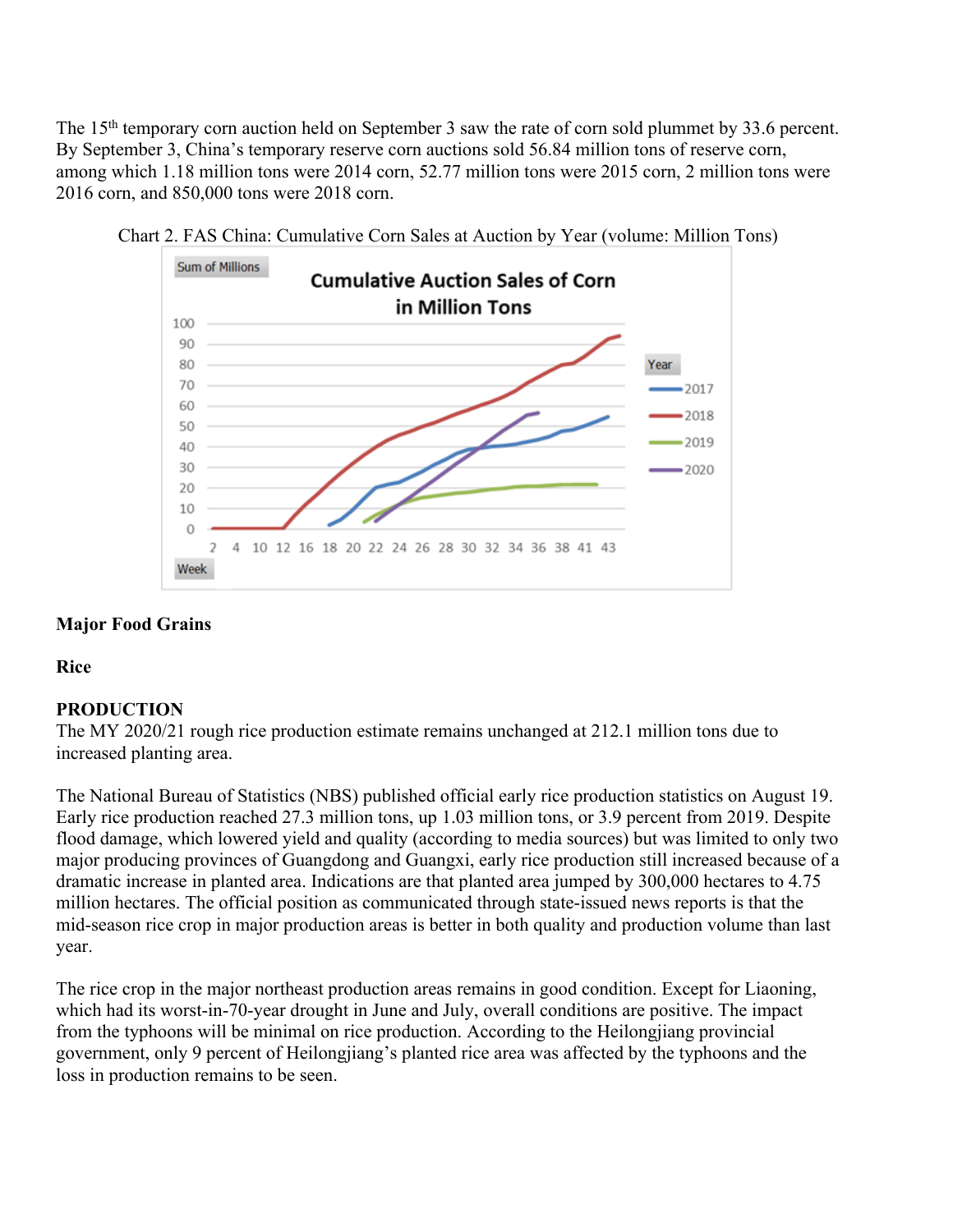# **CONSUMPTION**

The MY 2020/21 rice consumption estimate is adjusted 4 million tons higher from the USDA official estimate at 150 million tons due to increased feed demand.

Rice consumption for food is expected to decrease partially due to President Xi's campaign against food waste which began in August. Conversely, rice consumption for feed will grow as the market reported that the first tranche of 8 million tons of old rice, with a floor price of 1,000 yuan (U.S. \$147) per ton, will be sold. In addition, the first tranche of 1 million tons of old wheat have been sold to four SOEs in order to maintain a check on corn prices. An apparent stipulation is that the old wheat must be hulled, shattered, and allocated to animal feed producers, to ensure it does not enter the food market.

In early September, rumors circulated that the government will auction 3 million tons each week of feed quality rice and wheat for ten weeks but they have yet to commence. It was previously rumored that 1.1 million tons of rice and wheat, with auction floor prices of 1,300 yuan (U.S. \$191) per ton and 1,800 yuan (U.S. \$264) per ton respectively, were allocated specifically to several large feed mills.



#### **TRADE**

The rice import estimate for MY 2020/21 is unchanged at 2.2 million tons. The long-grain rice TRQ allocation is expected to be filled completely, while the medium-short grain rice TRQ will likely be unfilled once again. MY 2019/20 exports are adjusted down to 2.6 million tons based on current trade data.

# **STOCKS**

Ending stocks for 2020/21 are forecast at 114.1 million tons, up 500,000 tons from the previous report due to lower exports.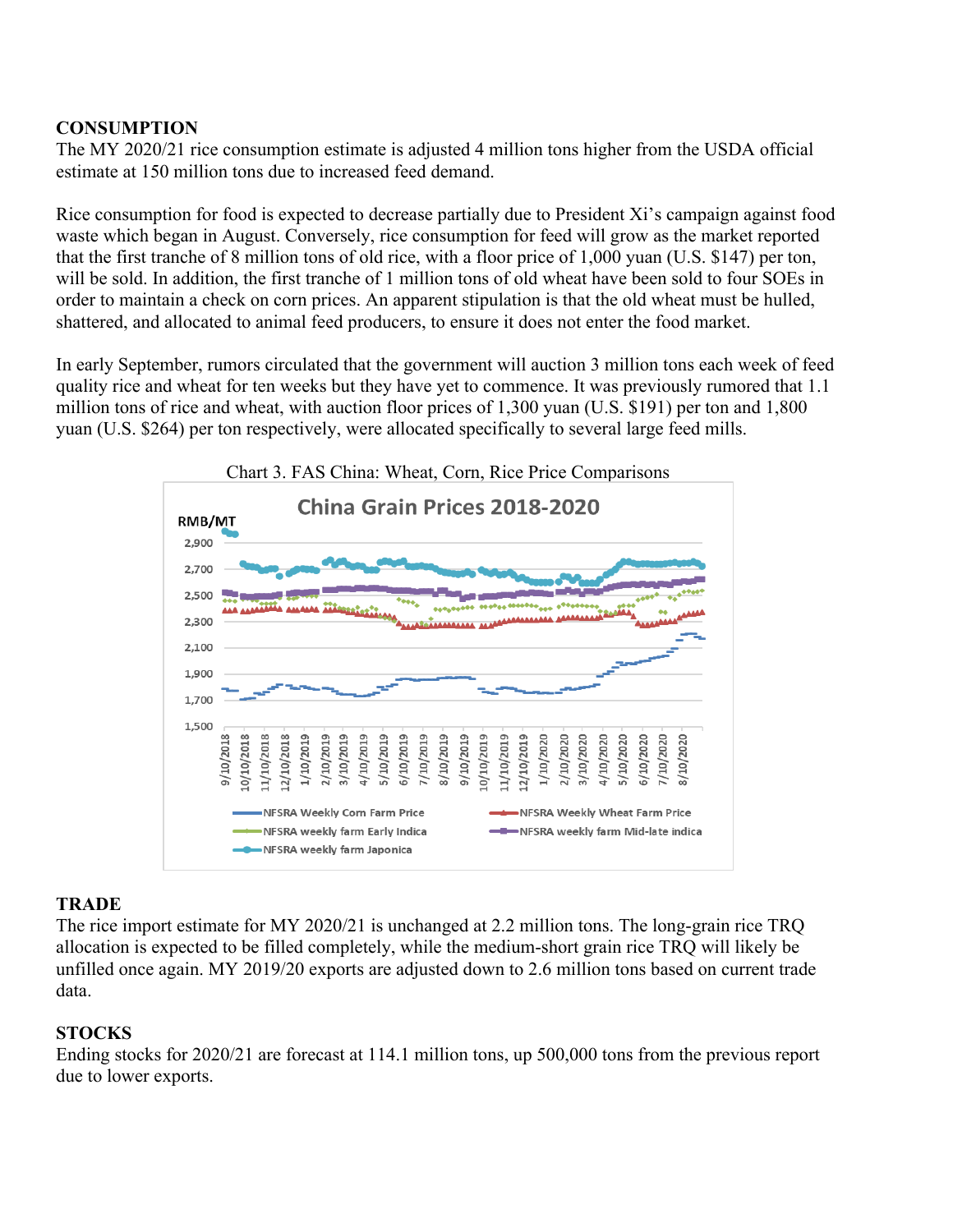As of August 31, state rice reserve auctions sold 11.24 million tons of rice in CY 2020, down 830,000 tons from last year. This includes 892,000 tons of early indica rice, down 75,000 tons year-over-year; 3.75 million tons of mid-to-late indica rice, down 1.14 million tons year-over-year; and 6.6 million tons of japonica rice, up 380,000 tons year-over-year. Seventy-nine percent of the rice sold in auctions was 2014-2015 rice.

# **Wheat**

# **PRODUCTION**

The MY 2020/21 wheat production estimate remains lower from the USDA official at 134 million tons.

The National Bureau of Statistics showed the MY 2020/21 planted area for winter wheat was down by 1.2 percent while production was up by 0.6 percent to 131.7 million tons. Winter wheat accounts for more than 90 percent of total wheat production. Based on a survey conducted by the National Food and Strategic Reserves Administration (NFSRA), the overall quality of the wheat harvest in MY 2020/21 was the best in the last 10 years. The percentage of grade 1 wheat and the percentage of wheat above grade 3 reached a record high. The test weight and thousand kernel weight were at a high level while the broken kernel rate was the lowest in years. However, a well-regarded agricultural columnist estimated that MY 2020/21 wheat area is down by 1 percent, yield is down by 3.4 percent, and production is down by 1 percent.

### **CONSUMPTION**

The MY 2020/21 total wheat consumption estimate is 128 MMT, up 1 million tons from the last report on higher feed use.

Record corn prices have resulted in feed mills adding more wheat to their rations particularly for broiler duck, goose, and aquaculture use. Wheat replaced as much as 20 percent of corn normally used in feed. Some analysts estimate China's wheat use for feed will increase to 20 million tons this calendar year.

As feed mills turned to wheat to replace corn in feed formulations, wheat prices soared in September to 2,400-2,500 yuan (U.S. \$352-367) per ton. The July 29 MSP wheat auctions have seen a high volume of wheat sold in Hubei and Shandong, where feed processing is highly developed. At the same time, very little wheat was sold in Hebei, the major flour processing province. In response to the rise in prices, the government increased MSP wheat offered to be auctioned on August 19 to 2 million tons, up by 1 million tons from the previous week. The amount of wheat offered was further increased to 3 million tons for the September 16 auction. In addition, some older wheat in the state reserves is reportedly going to livestock feed to take off pressure from the upward price movement of corn and wheat. As corn prices started to decline, wheat auctions saw lower volumes sold in late August, showing that the substitution is less attractive.

### **TRADE**

Wheat imports for MY 2020/21 are estimated up to 7.0 million tons as China is expected to fill its wheat TRQ this year.

In previous years, the portion of the wheat TRQ allocated to private firms, which is less than one million tons, was filled each year. However, the much larger portion of the TRQ allocated to state firms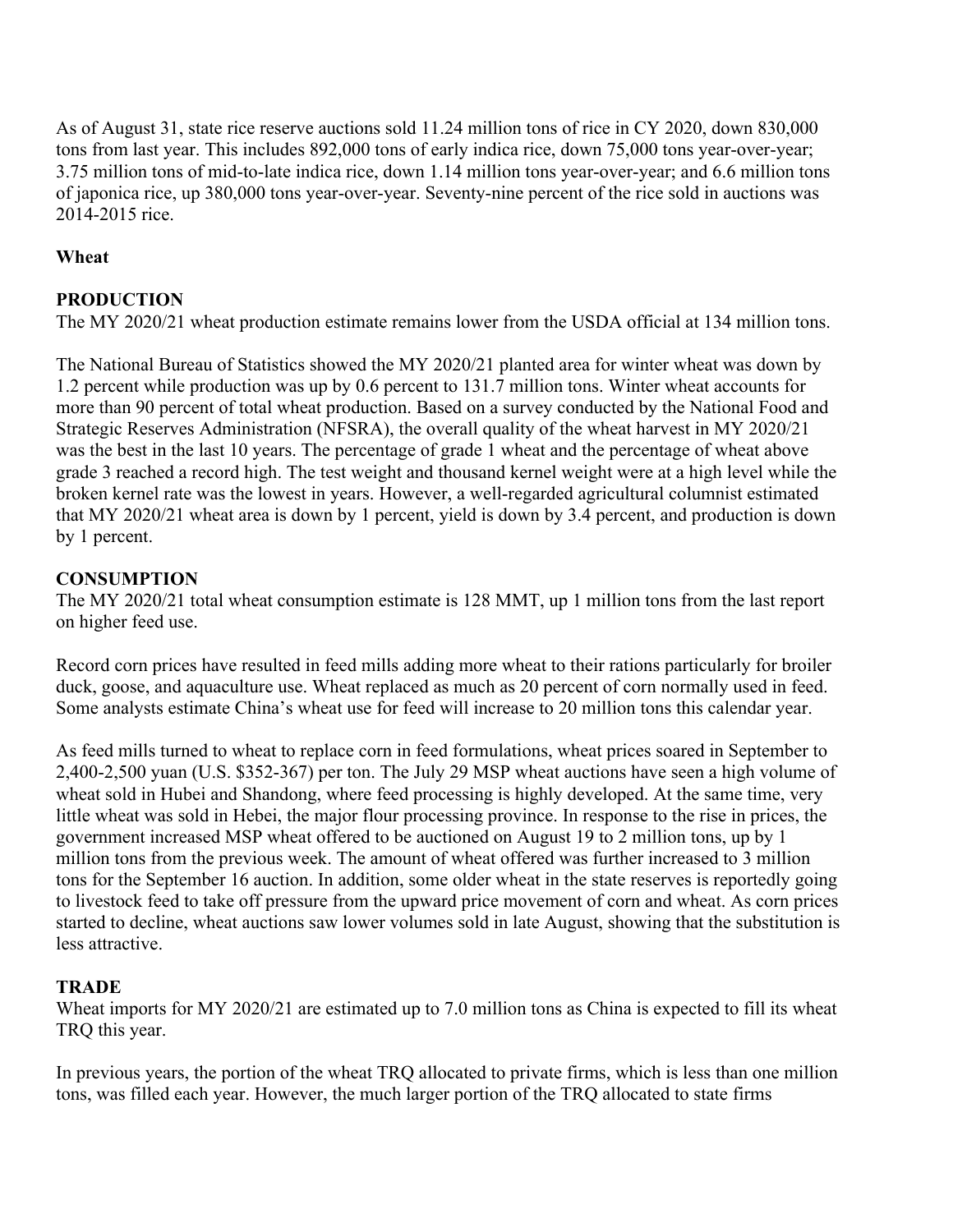typically is underutilized. This year COFCO has said the company will use the entire state quota. The industry believes this to be true and that little of the TRQ will be leftover and returned to the NDRC for reallocation this calendar year. Accordingly, there may be 2-3 million tons of wheat to arrive in China in the second half of 2020 and 3 million scheduled for arrival in China next January and February. From July to December 2020, industry reports there will be 8-10 vessels of wheat from Australia, 4-6 vessels from France, 6-9 vessels from Canada, and 5 or 6 vessels from the United States.

In mid-August, industry reported that imported wheat in South China was sold at 2,350 yuan (U.S. \$345) per ton, slightly below the price of domestic corn at 2,400-2,500 yuan (U.S. \$352-\$367) per ton, for feed use. Industry sources speculate that China will import more wheat for feed use. However, with domestic corn prices dropping to levels similar to that of imported wheat, feed mills in the south are unlikely to continue buying wheat as a feed corn substitute.

#### **STOCKS**

The MY 2020/21 ending wheat stocks are forecast to remain at 164.7 million tons as a result of both more imports and feed wheat consumption.

NFSRA reported that by August 31, wheat procurement via the MSP was down by 13.7 million tons compared with last year, mainly because wheat was procured by commercial traders at prices higher than MSP prices. Farmers are conservative in selling wheat and traders also stocked up on anticipation of higher prices. The overall procurement amount is similar to the three-year average.

Industry sources suggest that local government offices will increase wheat procurement to build reserves in order to prepare for potential impacts of the COVID-19 pandemic. There is also market speculation that the government will increase the 2021 MSP for wheat to encourage farmers to increase planted area.

Industry reports that China currently has 87 million tons of temporary reserve wheat, up 16 million tons from July 2020. The 87 million tons include 42.3 million tons of 2014-2016 wheat, 21 million tons of 2017 wheat, 1.6 million tons of 2018 wheat and 22 million tons of 2019 wheat.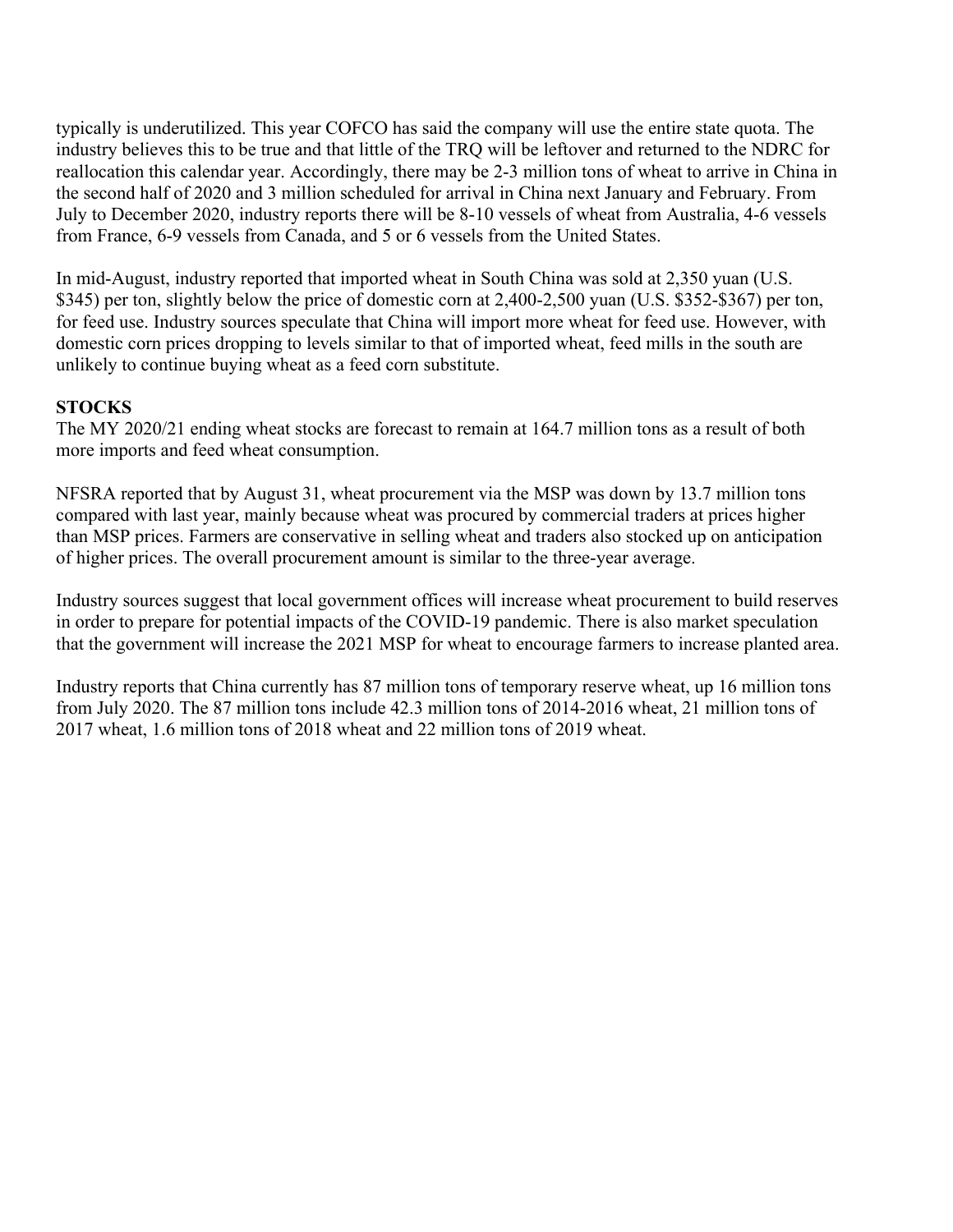| Corn                                                                                                                      |                      | 2018/2019       |                      | 2019/2020       |                      | 2020/2021       |  |  |
|---------------------------------------------------------------------------------------------------------------------------|----------------------|-----------------|----------------------|-----------------|----------------------|-----------------|--|--|
| Market Year Begins                                                                                                        | Oct 2018             |                 | Oct 2019             |                 |                      | Oct 2020        |  |  |
| China                                                                                                                     | <b>USDA Official</b> | <b>New Post</b> | <b>USDA Official</b> | <b>New Post</b> | <b>USDA Official</b> | <b>New Post</b> |  |  |
| Area Harvested (1000 HA)                                                                                                  | 42129                | 42129           | 41280                | 41280           | 42000                | 41200           |  |  |
| <b>Beginning Stocks</b> (1000 MT)                                                                                         | 222525               | 222525          | 210319               | 217319          | 201069               | 213069          |  |  |
| Production (1000 MT)                                                                                                      | 257330               | 257330          | 260770               | 260770          | 260000               | 250000          |  |  |
| $MY$ Imports (1000 MT)                                                                                                    | 4483                 | 4483            | 7000                 | 7000            | 7000                 | 7000            |  |  |
| $TY$ Imports (1000 MT)                                                                                                    | 4483                 | 4483            | 7000                 | 7000            | 7000                 | 7000            |  |  |
| $TY$ Imp. from U.S. (1000 MT)                                                                                             | 319                  | 319             |                      |                 |                      |                 |  |  |
| Total Supply (1000 MT)                                                                                                    | 484338               | 484338          | 478089               | 485089          | 468069               | 470069          |  |  |
| MY Exports (1000 MT)                                                                                                      | 19                   | 19              | 20                   | 20              | 20                   | 20              |  |  |
| $TY$ Exports (1000 MT)                                                                                                    | 19                   | 19              | 20                   | 20              | 20                   | 20              |  |  |
| Feed and Residual (1000 MT)                                                                                               | 191000               | 184000          | 192000               | 187000          | 192000               | 190000          |  |  |
| <b>FSI Consumption</b> (1000 MT)                                                                                          | 83000                | 83000           | 85000                | 85000           | 87000                | 87000           |  |  |
| Total Consumption (1000 MT)                                                                                               | 274000               | 267000          | 277000               | 272000          | 279000               | 277000          |  |  |
| Ending Stocks (1000 MT)                                                                                                   | 210319               | 217319          | 201069               | 213069          | 189049               | 193049          |  |  |
| Total Distribution (1000 MT)                                                                                              | 484338               | 484338          | 478089               | 485089          | 468069               | 470069          |  |  |
| Yield (MT/HA)                                                                                                             | 6.1081               | 6.1081          | 6.3171               | 6.3171          | 6.1905               | 6.068           |  |  |
|                                                                                                                           |                      |                 |                      |                 |                      |                 |  |  |
| $(1000$ HA), $(1000$ MT), $(MT/HA)$                                                                                       |                      |                 |                      |                 |                      |                 |  |  |
| $MY =$ Marketing Year, begins with the month listed at the top of each column                                             |                      |                 |                      |                 |                      |                 |  |  |
| $\Gamma$ Y = Trade Year, which for Corn begins in October for all countries. TY 2020/2021 = October 2020 - September 2021 |                      |                 |                      |                 |                      |                 |  |  |

TY = Trade Year, which for Corn begins in October for all countries.TY 2020/2021 = October 2020 - September 2021

| Sorghum                                                                                                                   | 2018/2019<br>Oct 2018 |                 | 2019/2020<br>Oct 2019 |                 | 2020/2021<br>Oct 2020 |                 |
|---------------------------------------------------------------------------------------------------------------------------|-----------------------|-----------------|-----------------------|-----------------|-----------------------|-----------------|
| Market Year Begins                                                                                                        |                       |                 |                       |                 |                       |                 |
| China                                                                                                                     | <b>USDA Official</b>  | <b>New Post</b> | <b>USDA Official</b>  | <b>New Post</b> | <b>USDA Official</b>  | <b>New Post</b> |
| Area Harvested (1000 HA)                                                                                                  | 720                   | 720             | <b>750</b>            | 750             | 730                   | 730             |
| <b>Beginning Stocks</b> (1000 MT)                                                                                         | 105                   | 105             | 58                    | 58              | 118                   | 118             |
| Production (1000 MT)                                                                                                      | 3450                  | 3450            | 3600                  | 3600            | 3550                  | 3550            |
| $MY$ Imports (1000 MT)                                                                                                    | 652                   | 652             | 3900                  | 3900            | 6100                  | 6000            |
| $TY$ Imports (1000 MT)                                                                                                    | 652                   | 652             | 3900                  | 3900            | 6100                  | 6000            |
| $TY$ Imp. from U.S. (1000 MT)                                                                                             | 628                   | 628             |                       |                 |                       |                 |
| Total Supply (1000 MT)                                                                                                    | 4207                  | 4207            | 7558                  | 7558            | 9768                  | 9668            |
| $MY$ Exports (1000 MT)                                                                                                    | 49                    | 49              | 40                    | 40              | 50                    | 50              |
| $TY$ Exports (1000 MT)                                                                                                    | 49                    | 49              | 40                    | 40              | 50                    | 50              |
| Feed and Residual (1000 MT)                                                                                               | 1500                  | 1500            | 4700                  | 4700            | 6800                  | 6800            |
| <b>FSI Consumption</b> (1000 MT)                                                                                          | 2600                  | 2600            | 2700                  | 2700            | 2700                  | 2700            |
| Total Consumption (1000 MT)                                                                                               | 4100                  | 4100            | 7400                  | 7400            | 9500                  | 9500            |
| Ending Stocks (1000 MT)                                                                                                   | 58                    | 58              | 118                   | 118             | 218                   | 118             |
| Total Distribution (1000 MT)                                                                                              | 4207                  | 4207            | 7558                  | 7558            | 9768                  | 9668            |
| Yield (MT/HA)                                                                                                             | 4.7917                | 4.7917          | 4.8                   | 4.8             | 4.863                 | 4.863           |
| $(1000$ HA), $(1000$ MT), $(MT/HA)$<br>$MV = M$ orienting $V_{20}$ begins with the month listed at the top of sook solumn |                       |                 |                       |                 |                       |                 |

MY = Marketing Year, begins with the month listed at the top of each column

TY = Trade Year, which for Sorghum begins in October for all countries.TY 2020/2021 = October 2020 - September 2021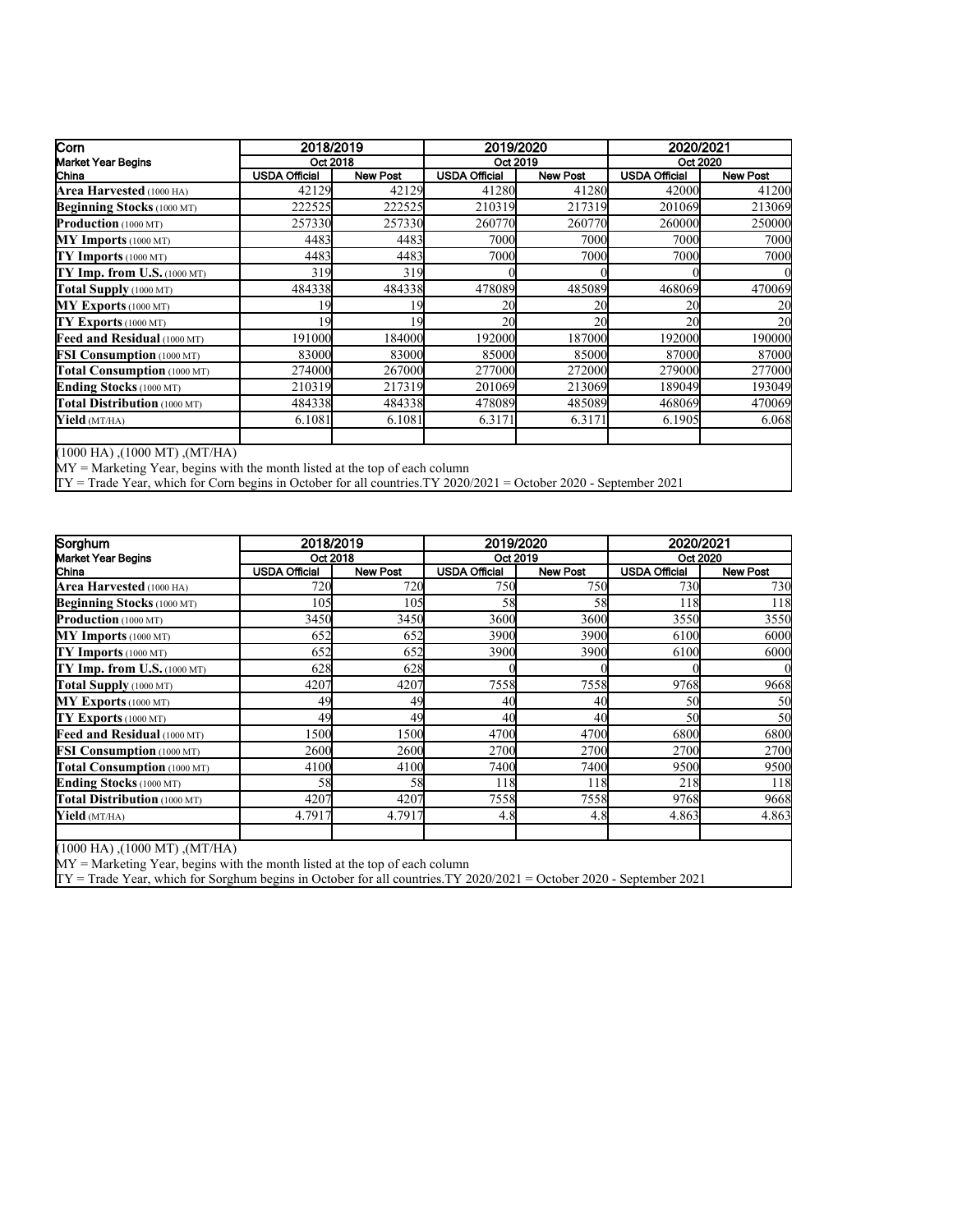| <b>Barley</b>                       | 2018/2019            |                 | 2019/2020            |                 | 2020/2021            |                 |  |
|-------------------------------------|----------------------|-----------------|----------------------|-----------------|----------------------|-----------------|--|
| <b>Market Year Begins</b>           |                      | Oct 2018        |                      | Oct 2019        |                      | Oct 2020        |  |
| China                               | <b>USDA Official</b> | <b>New Post</b> | <b>USDA Official</b> | <b>New Post</b> | <b>USDA Official</b> | <b>New Post</b> |  |
| Area Harvested (1000 HA)            | 263                  | 263             | 260                  | 260             | 260                  | 260             |  |
| <b>Beginning Stocks</b> (1000 MT)   | 107                  | 107             | 45                   | 45              | 45                   | 45              |  |
| <b>Production</b> (1000 MT)         | 957                  | 957             | 900                  | 900             | 900                  | 900             |  |
| $MY$ Imports (1000 MT)              | 5181                 | 5181            | 5300                 | 5300            | 5000                 | 5000            |  |
| $TY$ Imports (1000 MT)              | 5181                 | 5181            | 5300                 | 5300            | 5000                 | 5000            |  |
| TY Imp. from U.S. (1000 MT)         |                      |                 |                      |                 |                      |                 |  |
| Total Supply (1000 MT)              | 6245                 | 6245            | 6245                 | 6245            | 5945                 | 5945            |  |
| $MY$ Exports (1000 MT)              |                      |                 |                      |                 |                      |                 |  |
| TY Exports (1000 MT)                |                      |                 |                      |                 |                      |                 |  |
| Feed and Residual (1000 MT)         | 2400                 | 2400            | 2400                 | 2400            | 2100                 | 2100            |  |
| <b>FSI Consumption</b> (1000 MT)    | 3800                 | 3800            | 3800                 | 3800            | 3800                 | 3800            |  |
| Total Consumption (1000 MT)         | 6200                 | 6200            | 6200                 | 6200            | 5900                 | 5900            |  |
| Ending Stocks (1000 MT)             | 45                   | 45              | 45                   | 45              | 45                   | 45              |  |
| Total Distribution (1000 MT)        | 6245                 | 6245            | 6245                 | 6245            | 5945                 | 5945            |  |
| Yield (MT/HA)                       | 3.6388               | 3.6388          | 3.4615               | 3.4615          | 3.4615               | 3.4615          |  |
| $(1000$ HA), $(1000$ MT), $(MT/HA)$ |                      |                 |                      |                 |                      |                 |  |

MY = Marketing Year, begins with the month listed at the top of each column

TY = Trade Year, which for Barley begins in October for all countries.TY 2020/2021 = October 2020 - September 2021

| Rice, Milled                                       | 2018/2019            |                 | 2019/2020            |                 | 2020/2021            |                 |
|----------------------------------------------------|----------------------|-----------------|----------------------|-----------------|----------------------|-----------------|
| <b>Market Year Begins</b>                          | <b>Jul 2018</b>      |                 | <b>Jul 2019</b>      |                 | <b>Jul 2020</b>      |                 |
| China                                              | <b>USDA Official</b> | <b>New Post</b> | <b>USDA Official</b> | <b>New Post</b> | <b>USDA Official</b> | <b>New Post</b> |
| Area Harvested (1000 HA)                           | 30189                | 30189           | 29690                | 29690           | 29800                | 29900           |
| <b>Beginning Stocks</b> (1000 MT)                  | 109000               | 109000          | 115000               | 115000          | 116500               | 116500          |
| Milled Production (1000 MT)                        | 148490               | 148490          | 146730               | 146730          | 147000               | 148500          |
| <b>Rough Production</b> (1000 MT)                  | 212129               | 212129          | 209614               | 209614          | 210000               | 212143          |
| <b>Milling Rate (.9999)</b> (1000 MT)              | 7000                 | 7000            | 7000                 | 7000            | 7000                 | 7000            |
| $MY$ Imports (1000 MT)                             | 3200                 | 3200            | 2400                 | 2400            | 2200                 | 2200            |
| $TY$ Imports (1000 MT)                             | 2800                 | 2800            | 2300                 | 2300            | 2200                 | 2200            |
| $TY$ Imp. from U.S. (1000 MT)                      |                      |                 |                      |                 |                      |                 |
| Total Supply (1000 MT)                             | 260690               | 260690          | 264130               | 264130          | 265700               | 267200          |
| MY Exports (1000 MT)                               | 2770                 | 2770            | 2600                 | 2600            | 2900                 | 3100            |
| TY Exports (1000 MT)                               | 2720                 | 2720            | 2900                 | 2900            | 2900                 | 3100            |
| <b>Consumption and Residual (1000)</b><br>MT)      | 142920               | 142920          | 145030               | 145030          | 146300               | 150000          |
| Ending Stocks (1000 MT)                            | 115000               | 115000          | 116500               | 116500          | 116500               | 114100          |
| Total Distribution (1000 MT)                       | 260690               | 260690          | 264130               | 264130          | 265700               | 267200          |
| Yield (Rough) (MT/HA)                              | 7.0267               | 7.0267          | 7.0601               | 7.0601          | 7.047                | 7.0951          |
| $(1000 \text{ H A})$ $(1000 \text{ MT})$ $(MT/HA)$ |                      |                 |                      |                 |                      |                 |

(1000 HA) ,(1000 MT) ,(MT/HA)

MY = Marketing Year, begins with the month listed at the top of each column

TY = Trade Year, which for Rice, Milled begins in January for all countries.TY 2020/2021 = January 2021 - December 2021